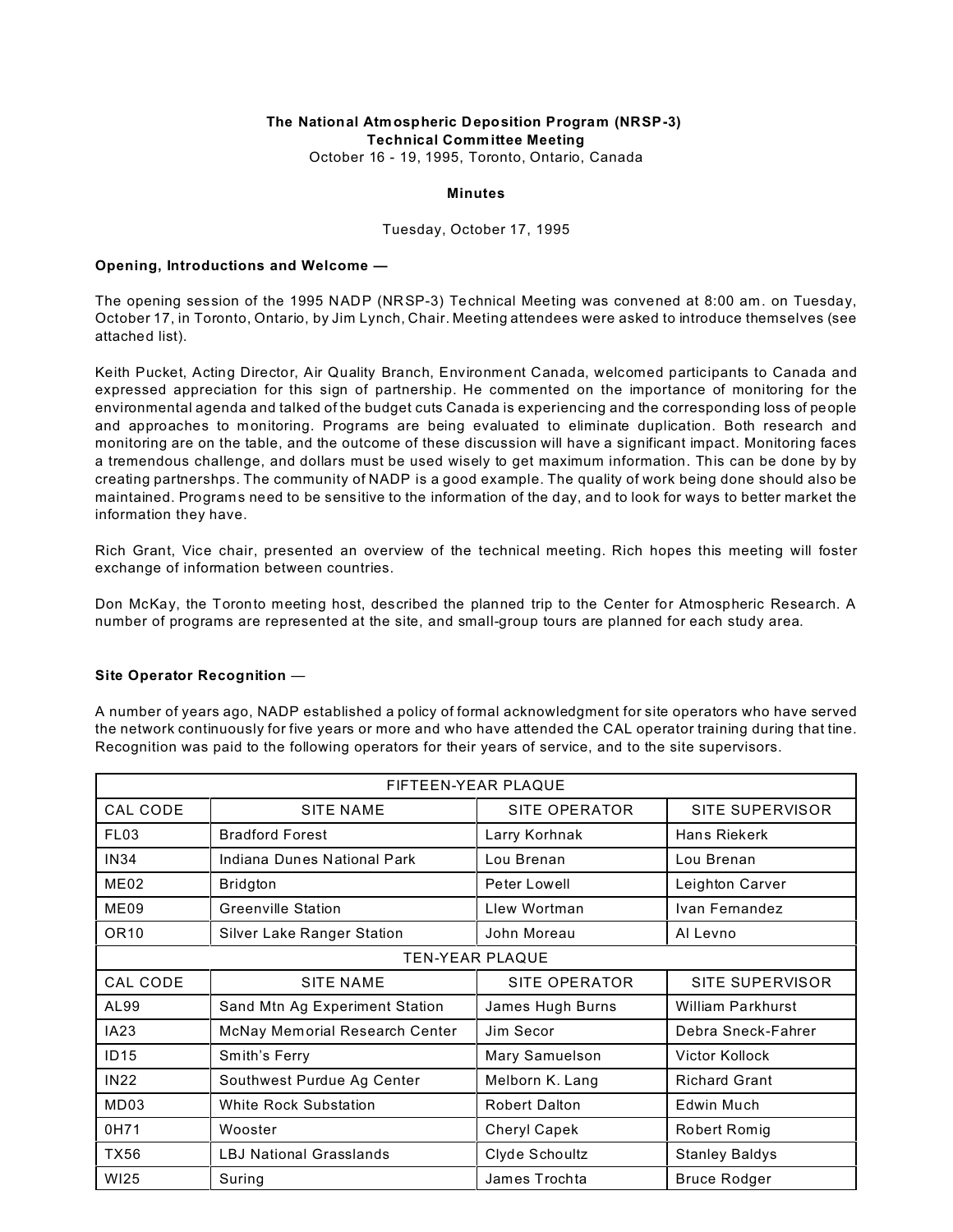| <b>FIVE-YEAR CERTIFICATE</b> |                                          |                 |                     |  |
|------------------------------|------------------------------------------|-----------------|---------------------|--|
| CAL CODE                     | <b>SITE NAME</b>                         | SITE OPERATOR   | SITE SUPERVISOR     |  |
| CA42                         | Tanbark Flat                             | David Larson    | Paul Miller         |  |
| CA88                         | Davis                                    | Mike Mata       | Make Mata           |  |
| CO <sub>21</sub>             | Manitou                                  | Ross Watkins    | Linda Joyce         |  |
| <b>KS32</b>                  | Lake Scott State Park                    | Barbara Dague   | Mike Carlson        |  |
| MT05                         | <b>Glacier NP - Fire Weather Station</b> | Lindy Kay       | <b>Bill Michels</b> |  |
| ND <sub>07</sub>             | Theodore Roosevelt National Park         | Mark Motsko     | Roger Andrascik     |  |
| <b>NM01</b>                  | Gila Cliff Dwellings Nat'l Monument      | Daniel Galindo  | Erik Aaboe          |  |
| NV <sub>00</sub>             | Red Rock Canyon                          | Donn Seibert    | Donn Siebert        |  |
| OK <sub>00</sub>             | Salt Plains National Wildlife Refuge     | Harold Beierman | Dale Boyle          |  |
| SD <sub>08</sub>             | Cottonwood                               | Ron Haigh       | <b>Richard Artz</b> |  |
| <b>TN98</b>                  | Wilburn's Chapel                         | O.E. Morris     | William Parkhurst   |  |
| UT99                         | Bryce Canyon National Park               | John Morlock    | Roger Parsons       |  |

A round of applause was given to all recipients.

## **Reports — Administrative Advisors — AES Administrative Advisor —**

Chuck Laughlin, Administrative Advisor from the Western Region, expressed appreciation to Jim Lynch, Rich Grant, and Don McKay for the program which is planned. He noted that the same challenges which were discussed by Keith Pucket are facing the U.S. He also commented that NADP hasn't been letting people know how important the data being collected is, and suggested not just talking to each other, but identifying partners, consumers, and constituents. He suggested looking for linkages such as the health community. He stressed that NADP should go for renewal, and emphasized the need for collective thinking and looking for appropriate kinds of objectives to move forward. He challenged the group to step out of their comfort zones. He stressed that the Administrative Advisors will do everything they can to move the program into the future. He also pointed out the commitment of Jack Barnes and his efforts to this program, and noted that because of the efforts of Paul Kapinos and Jack Barnes, there are people who listen and are concerned about the future of the program.

# **CSREES Administrative Advisor —**

Jack Barnes commented on the challenges and uncertainties which are facing NADP. The program is already in the fourth year of the current cooperative agreement and needs to reach out to people who will make a difference for the program. We must also begin to think about writing the renewal proposal, and must tell why it is important, making points of why an administrator should support us, and offer to answer questions from our data base. Jack emphasized again the need to think about the future, beginning with the core of the program which is the monitoring network. The key thing is to start preparing the proposal for the next five-year period now.

# **USGS Administrative Advisor —**

Paul Kapinos commented that the budget picture is less gloomy than reported previously. USGS had been on a hit list, but they did convince Congress of the contributions they make. Both the Senate and the House allowed them to stay at a level budget. About \$3.5 million is spent to fund this program by all involved parties. USGS provides about 60% of that cost, and they hope to continue for 1996. 1997 is still uncertain.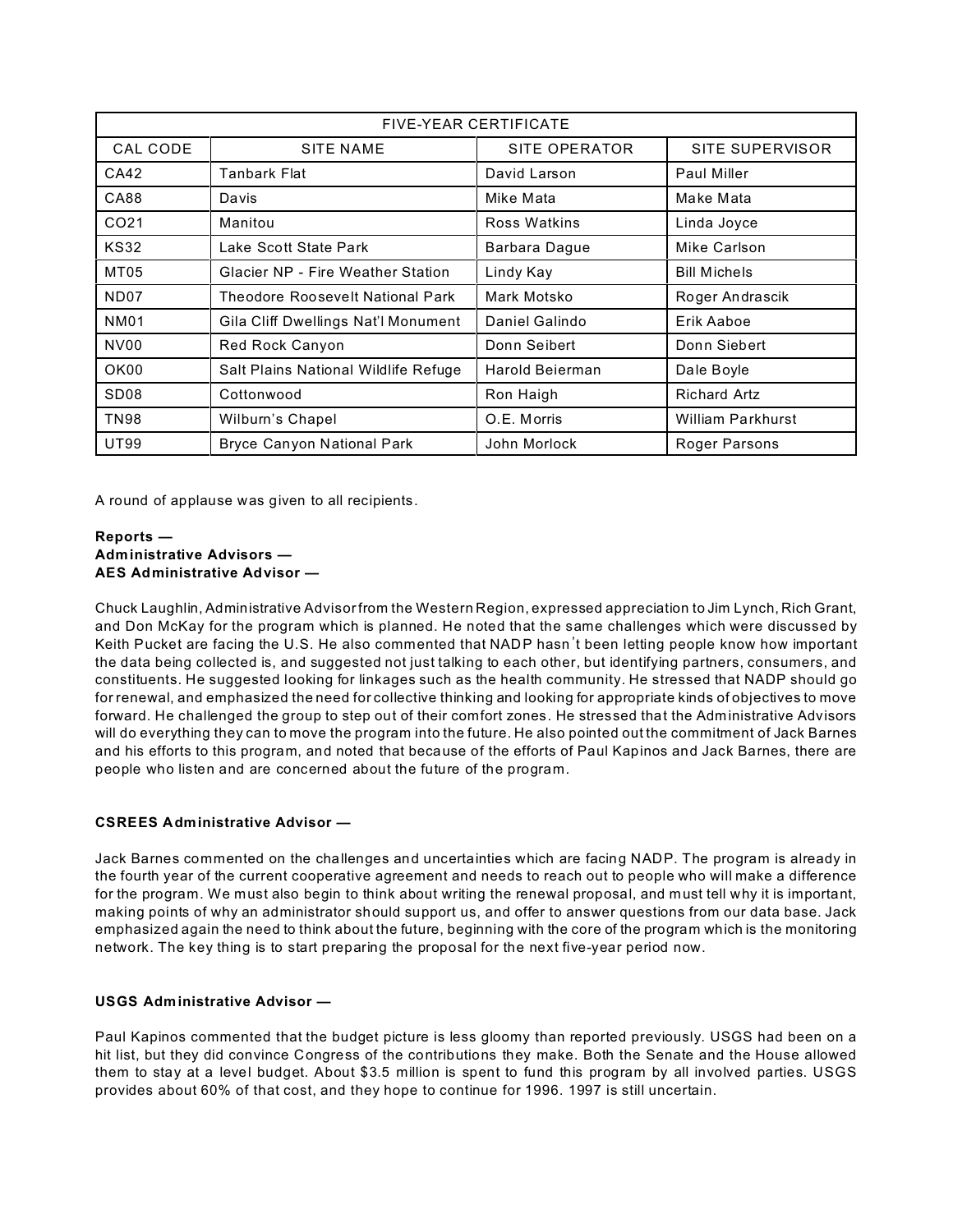### **Budget Advisory Committee —**

Paul Kapinos reported that there was a Budget Advisory Committee meeting on September 21st. The Coordination Office and the CAL were asked to present level budgets for 1996, as costs can't be raised without the risk of losing sites. Consequently, there will be some change in sample analysis after January 2. The CAL will discontinue analyzing the WA, DA and T samples. The Executive Committee has approved this change to maintain sam ple costs. There is no firm budget from any agency yet.

## **Coordination Office —**

Richard Flagler, new NADP Program Coordinator, introduced himself and reported on several items of interest.

- Addition of two people to the Coordination Office —Cathy Griffin and Linda Boren-Burrous.
- The Coordination Office is now settled into their new location off campus, and business is going on as usual.
- Funding looks decent at this point. The Coordination Office is scheduled for a 3.5% increase from the Committee of Nine, and level from other agencies in the program.
- The World Wide Web page to market the program, tell people about site locations, and provide network data is nearing completion. Viewers can look at specific sites, access the QA information, access site photos, and be linked to other program cooperators.
- Network Status There are currently 192 U.S. sites, 1 Canadian site, 7 AIRMoN sites, 4 intercomparison sites, and 15 mercury sites. One new site has been added, KY99 Mulberry Flat, supported by TVA. No sites have closed over the past year. Funding for three sites which were in jeopardy has been resolved through USGS.
- Data requests are back on track. They appeared down last year, but this was due mostly to lag time.
- The Coordination Office is revising the annual data summary report and developing a new format, addressing a broader audience. The new report will be a smaller publication with full color maps and a program description. Data will still be available, but only on request.
- AIRMoN data is now available through the Coordination Office. The herbicide data has been completed and published by USGS and is also available through the Coordination Office.
- The mercury network should go forward, as it was unanimously recommended by the Executive Committee. The Coordination Office will take over responsibility for the Mercury Deposition Network on January 1, if it is approved by the Technical Committee.
- The Trends report is now available and copies will be mailed in the near future. The Shoot-out paper is also completed and reprints will be available from the Coordination Office.
- Coordination Office Achievements
	- Development cf Web page
	- Provided GIS capabilities
	- Put AIRMoN data on line
	- Trends report completed
	- Improved computer capabilities
	- Development of framework of mercury network
	- Preservation of all sites despite current funding situation
- Priorities
	- Coordinator —
	- New annual data summary
	- Continue marketing NADP, locally, iationally and internationally
	- Continue team building within the Coordination Office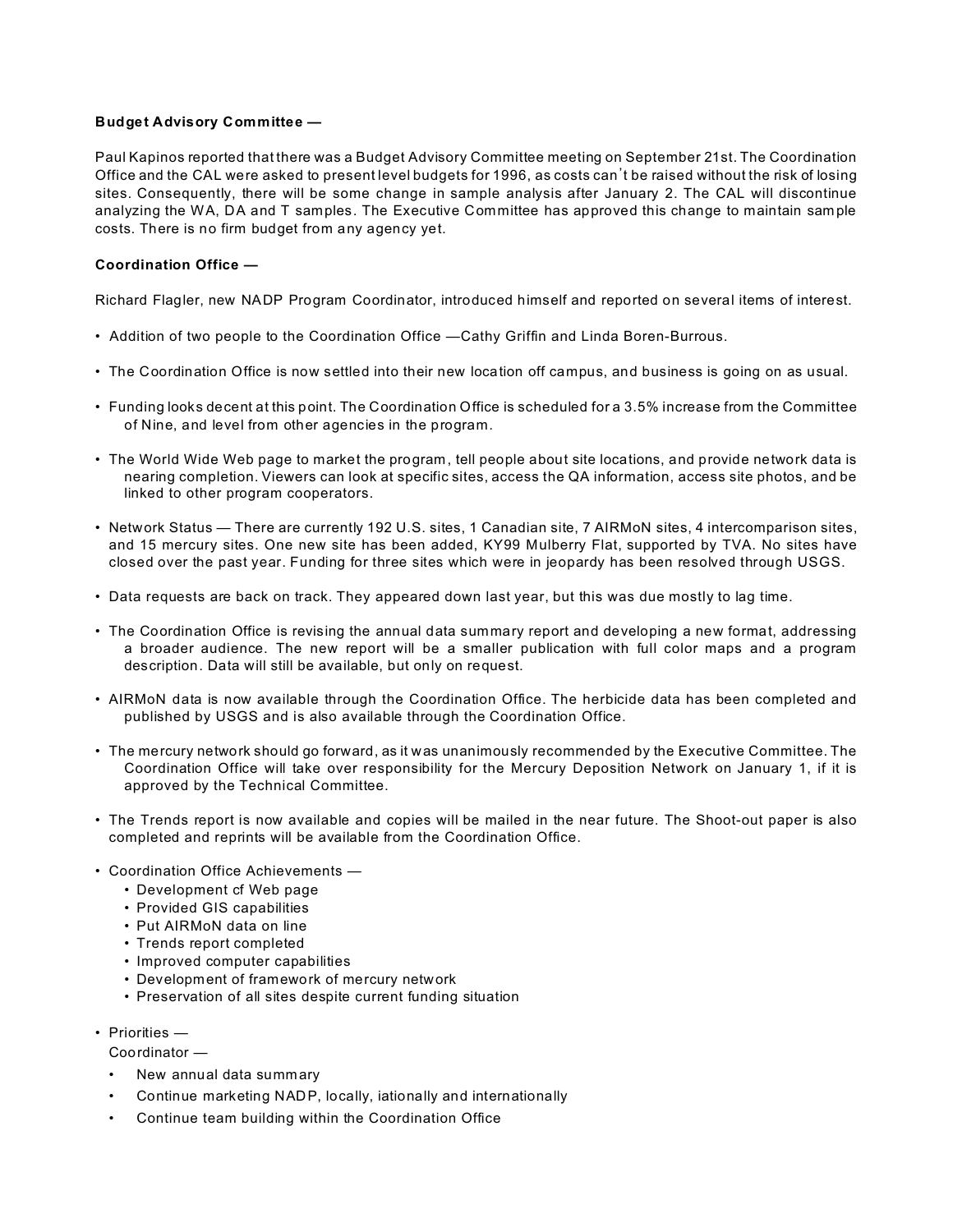Quality Assurance —

- New QA proposal for funding
- Hire new QA Manager
- Revise QA plan for NADP and include AIRMoN and mercury.

Data Management —

- Develop SOPs
- Upgrade Ingres
- Continue refining NADP Home Page

## **The CAL —**

Kenni James reported on the following items.

- pH electrode update Approximately 80 Broadly-James electrodes were distributed in the first 9 months of this year. It has become a non-issue.
- AIRMoN The CAL has analyzed 3,377 AIRMoN samples and have passed data through mid June to the Coordination Office.
- Eastern European visit— Four eastern Europeans will visit the CAL in November for AIRMoN training from Jane Rothert. Emphasis will be on making accurate ion chromatographic measurements of anions and cations in precipitation.
- QA reports The 1993 report was published in June, and the 1994 report is ready for review.
- Interlaboratory comparison The CAL participates in three or four interlaboratory comparisons during the year. In the most recent intercomparison, the CAL was first out of 51 participating laboratories. Participating labs include LRTAP, EMEP, WMO.
- Training course A site operator training course was held June 13-15 with 24 people from 22 sites.
- Foam pad change 1994-95 pads were changed June 27, 1995.
- Communication with sites The CAL continues to expand use of e-mail and fax communication with site operators to improve speed of communication, troubleshoot raingage problems and resolve data errors.
- Archived samples A scientist from the University of Arizona requested and was provided with archived samples from NVO5 and AZO3. The Network Operations Subcommittee will develop an archived sample protocol.
- Coordination Office audit Mark Peden, the CAL Laboratory Manager, was part of the team which performed an audit of the Coordination Office in May 1995.

### **Quality Assurance Steering Committee —**

John Robertson, Chair, reported. The Steering Committee has met twice since the last annual meeting to consider reports from the QA members. They also discussed the following.

- Quality Assurance Manager A plan is in place to move forward with a renewal proposal for a new QA Manager. (Note: Dave Bigelow will relinquish all responsibility as NADP Quality Assurance Manager on March 1, 1996.)
- Site Visitation Program and how it can be continued This program is currently unfunded, and this will be addressed with EPA to see if they can be convinced to continue the program.
- Audit of the Coordination Office An audit team, headed by Mary Ann Allan, and including Paul Kapinos, Warren Knapp, Jim L.ynch, Mark Peden, and John Robertson, visited the Coordination Office in May to conduct a two-day audit. Purpose of the audit was to provide the Coordination Office with a critique of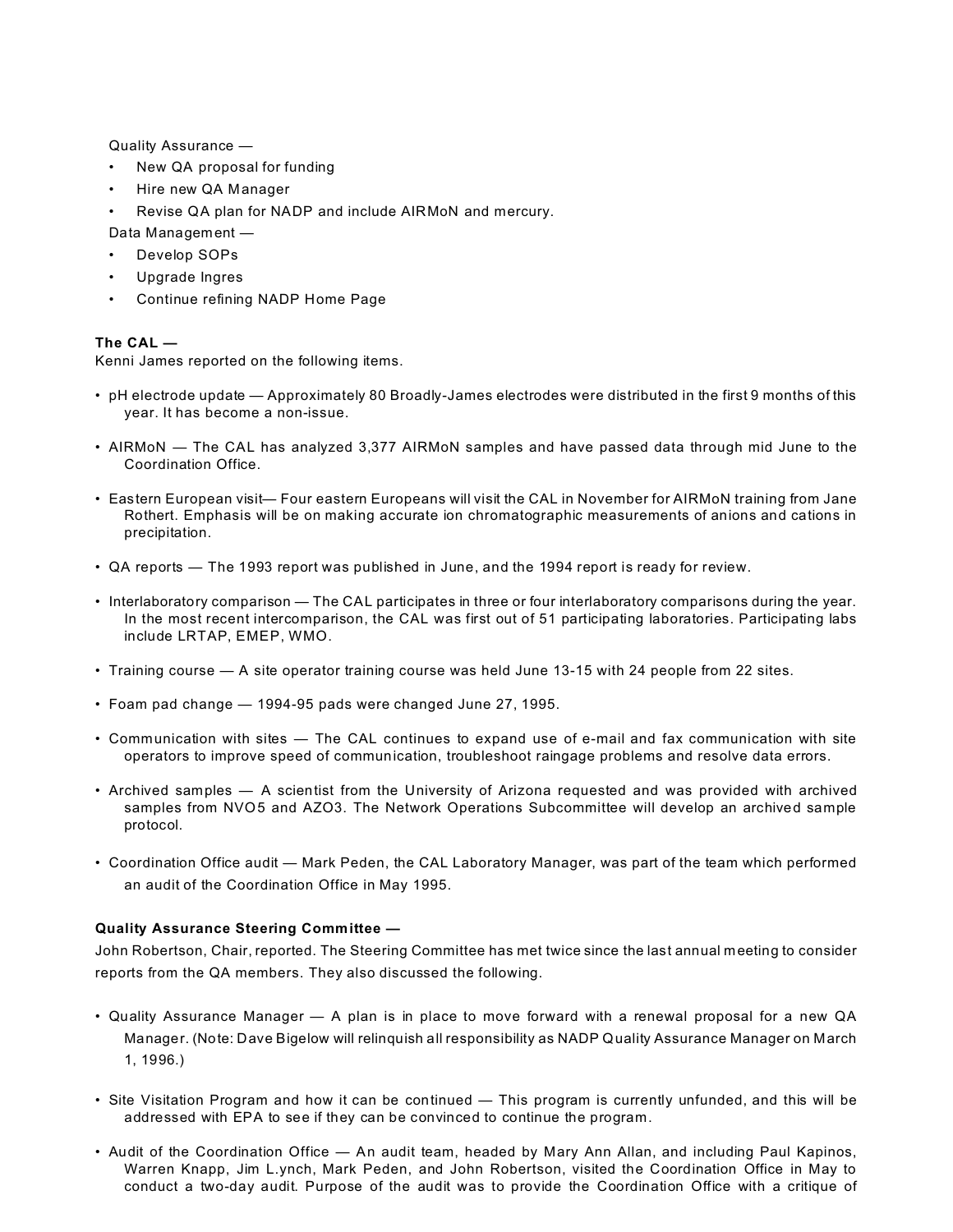operations. A response has been received from the Coordination Office, and there are no points of contention.

• Revision of QA Plan —-There are plans to revise the Quality Assurance Plan over the next year. It will now include both AIRMoN and mercury. Gary Lear, Molly Welker and John Robertson will work on a new plan for mercury over the next several months

# **Subcommittee Reports — Data Management and Analysis Subcommittee —**

Mary Ann Allan, Vice Chair, reported that Gary Stensland was unable to attend the fall meeting. The subcommittee has a full agenda. They will meet jointly with the Network Operations Subcommittee for reports and common topics, then go to an individual meeting where discussions will include

- Trace and two-week sampling intervals
- Data coming from the AIRMoN and mercury networks
- PC data products from the Coordination Office
- Bias correction
- The Coordination Office audit
- Organics in NADP.

### **Network Operations Subcommittee —**

Mark Nilles, Chair, reported that in addition to the standard topics, the subcommittee would be discussing the following.

- Bucket/Bottle The subcommittee has spent 2½ years talking about this issue, but the science involved is interesting.
- Dropping low volume samples
- Motor box redesign Presently sole-sourced with Aerochem Metrics, but now working with a possible second supplier.
- Site Visitation Program Need for funding.
- Check solution which site operators use for field measurement accuracy. Currently 4.9.

### **Environmental Effects Subcommittee —**

Dan Orr commented that this committee is the heart and driving force of the program. NADP is facing challenges the next couple of years. The subcommittee will discuss possible new initiatives for organics, and also the issue of trying to address the need for a deposition standard.

### **AIRMoN Subcommittee —**

Jane Rothert announced that the subcommittee will be discussing:

- Electronic Field Observer Forms
- A new raingage that will hopefully give electronic information
- Data reported (data through mid-June, 1995, at CSU)
- Screening techniques; screening codes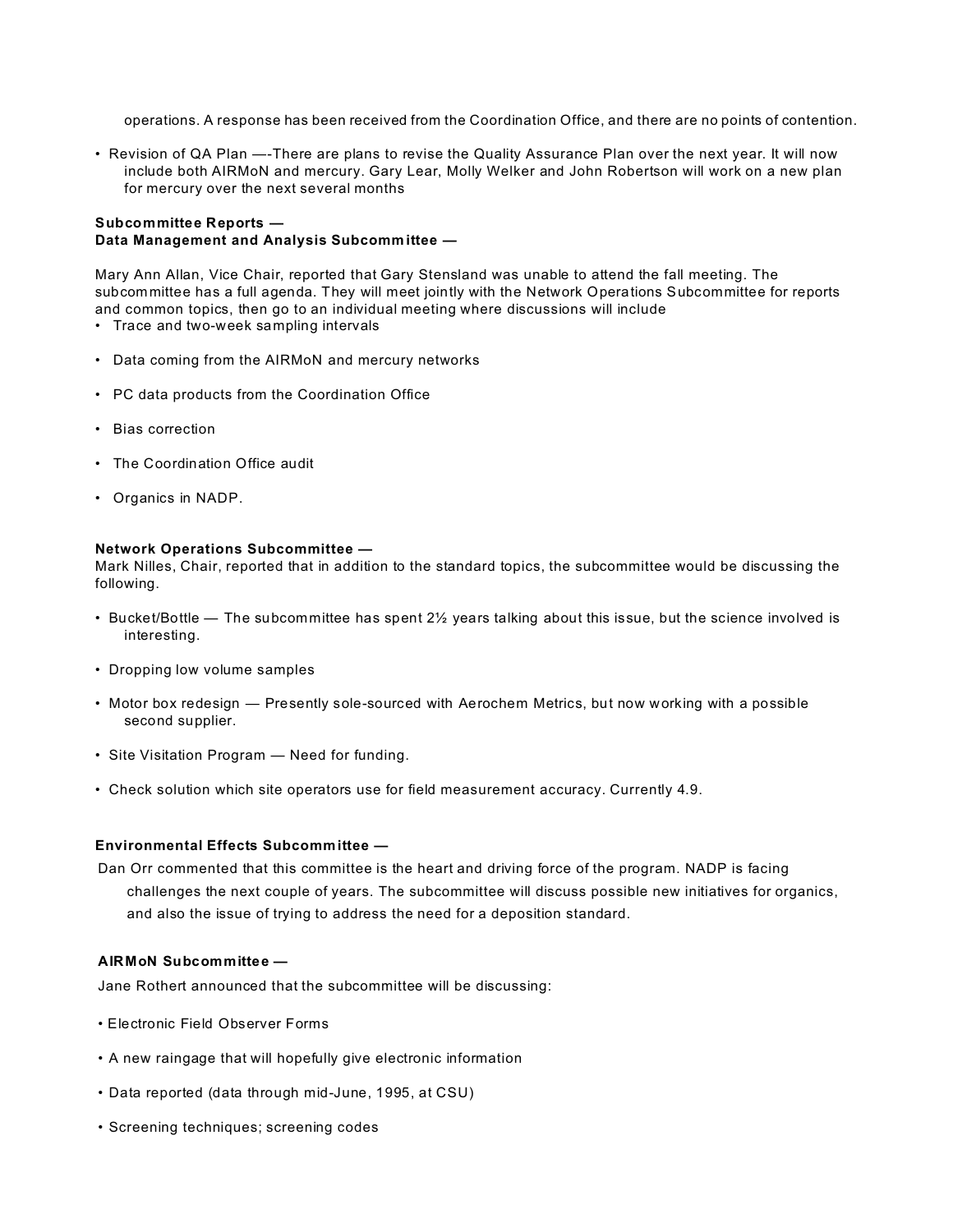#### Mercury Advocates -

Steve Vermette reported that discussion regarding mercury started early in NADP, then increased in 1990. Now the Executive Committee has endorsed lhe Mercury Deposition Network for approval as an official NADP subnetwork by the Technical Committee. An RFP to select an analytical laboratory is currently out. Steve also noted that the Wednesday morning technical session has a number of presentations on mercury.

#### Nominating Committee -

A nominating committee of Mary Ann Allan, Jack Barnes, and Paul Kapinos was named to select a candidate for Technical Committee Secretary for 1995-96.

The opening session was adjourned for subcommittee meetings.

#### Technical Session A: CAPMoN and NADP: Merging the Data Sets for Joint Analysis -

A general session was convened at 2:00 p.m. Dan Orr, Moderator for Technical Session A, introduced the following oral presentations.

Status and Results of Canadian Acid Precipitation Monitoring - C. Ro, Atmospheric Environment Service

NADP/CAPMoN Intercompanson - R. Vet, Atmospheric Environment Service

Fourteen-year (1930-1993) Long-Temi Trends of Acid Deposition in Eastern North America - D. McKay, Atmospheric Environment Service

NADP and CAPMoN Trends: Precipitation Chemistry and CA Codes - L. Smith, ManTech Environmental Technology

NADP Trends with Bucket-Bottle Corrections - J. Lynch, Pennsylvania State University

Utility Acidic Precipitation Study Program and Other Related EPRI Studies: Value and Availability - M. A. Allan, Electric Power Research Institute

Introduction of NADP/NTN World Wide Web Home Page - R. Flagler and R. Gilpin, NADP/NTN Coordination Office, Colorado State University

### Poster Presentations -

Following the technical presentations, posters presentations to be viewed at a reception hosted by Atmospheric Environment Service, Environment Canada, were introduced. Posters presented were:

Comparability of NADP/NTN Wet-Deposition Samples Collected at One and Two Week Intervals -- J. Gordon, U.S. Geological Survey

How to Relate the Data From the Bucket and Bottle Sampling Protocols -V. Bowersox, Illinois State Water Survey

Deposition Conditions in New Brunswick and the Surrounding Areas - D. Albin, New Brunswick Environment Service

Snow:An American and Canadian Comparison - S. Dossett, Illinois State Water Survey

What if the NADP/NTN Had Never Analyzed Low-Volume Samples - M. Nilles, U.S. Geological Survey

Acid Rain Studies in East Central Florida from the Late 1970's to the Present - L. Maull, Dynamac Corporation, NASA

Analysis of Drv Deposition Monitoring Data in Minnesota and Surrounding Areas - G. Rohweder, Minnesota Pollution Control Agency

Dissolved Organic Nitrogen in Precipitation: Collection, Analysis, and Atmospheric Flux - J. Scudlark, University of Delaware

Shoreline versus Mid-lake Deposition Loadings to Lake Erie - S. Vermette, Buffalo State College

Sulfate Fluxes in Lakes and Catchments: interactions Between Reduced Atmospheric Deposition, Reduced

Runoff, and Wetland - P. Dillon, Ontario Ministry of the Environment

Impacts of Reduced Network Density on NH<sub>4</sub>, NO<sub>3</sub> and SO<sub>1</sub> Depositions During Dry. Wet, and "Normal" Years- Dnejana, R. Grant, Purdue University

NADP/NTN World Wide Web Home Page Demonstration - R. Gilpin, NADP/NTN Coordination Office, Colorado State University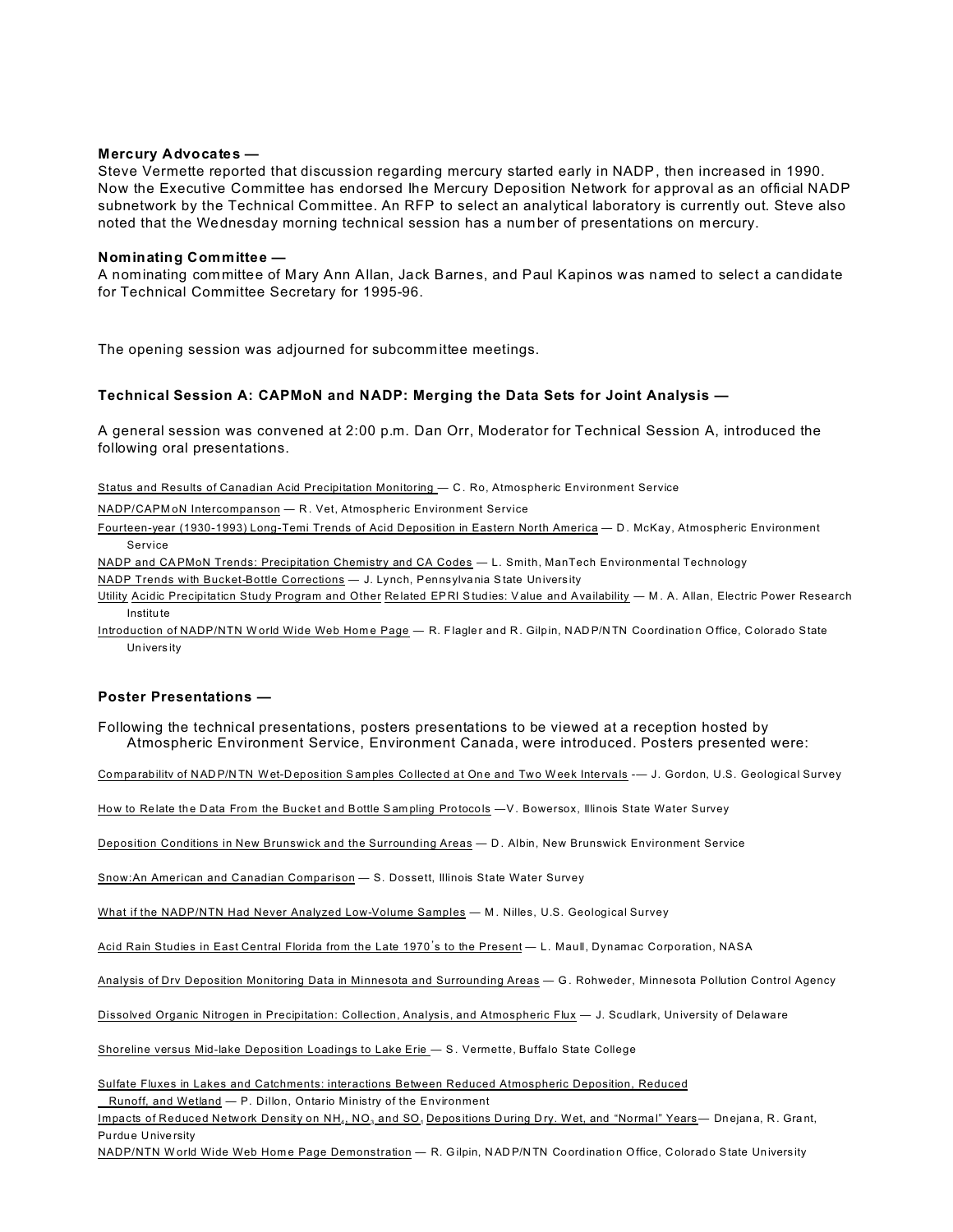#### Wednesday, October 18, 1995

Technical Session B: Trans-boundary Transport and Deposition -

The second technical session convened at 8:00 a.m., and the following oral presentations were given.

A Comparison of the MAP3S-AIRMoN Precipitation Chemistry Record to Colocated or Nearby NADP Sites. Also Can We Measure Organic Nitrogen in Precipitation Using the AIRMoN Network? - T. Butler, Cornell University

NADP's Mercury Deposilion Network - S. Vermette, Buffalo State College

Air/Surface Exchange o: Mercury Vapor in Forests: Importance of Dry Deposition and Re-emission in the Overall Biogeochemical Cycle of Mercury - S. Lindberg, Oak Ridge National Laboratory

Distribution and Origin of Methylated Mercury Species in the Pacific Northwest Atmosphere -- N. Bloom, Frontier Geosciences

Dry Deposition of Inorganics in Minnesota - G. Pratt, Minnesota Pollution Control Agency

Update of NESCAUM Aerosol Monitoring in the Northeastern U.S. - R. Poirot, Vermont Air Pollution Control Board

Evaluation of ADOM Seasonal Performance with Surface Network Data - M. Moran, Atmospheric Environment Service

Manganese Transport and Deposition: Pathways in the Forest Ecosystem - P. Schuepp, McGill University

Field Trip-

The morning session adjourned for a field tnp to the Center for Atmospheric Research Experiments (C.A.R.E.), hosted by Don Mckay, Atmospheric Environment Service. Thursday, October 19, 1995

Technical Session C: Lake and Watershed Effects -

The final technical session was convened at 8:00 a.m. with Sandy Verry as Moderator. Sandy introduced the following papers.

Atmospheric Contributions to Whole Lake contaminant Dynamics: From the Great Lakes to the Arctic - M. Diamond, University of Toronto

Persistent Toxic Organ cs in Precipitation Over the Great Lakes - C. Sweet, Illinois State Water Survey

Response of Stream Chemistry at Bear Brook Watershed, Maine, to Artificial Acidification - S. Norton, University of Maine

Atmospheric Deposition and Watershed Processing of Mercury in the Lake Champlain Basin — T. Scherbatskoy, University of Vermont

Chesapeake Bay Nitrogen Reductions Due to the Clean Air Act - L. Linker, U.S.E.P.A.

RDMQ: An Environmental Measurements Data Management and Quality Control System - W. Sukloff, Environment Canada NAPAP: Future Needs - M. Uhart, National Acid Precipitation Assessment Program

Plans and Activities tc Develop a Canadian Strategy for Acidifying Emissions - G. Fenech, Environment Canada

Business Session -

The final session of :he 1995 NADP Technical Meeting was convened at 1:30 p.m. by Jm Lynch. He announced that the agenda for this business meeting would be:

- MDN Approval
- Subcommittee Reports
- Proposal to continue NRSP-3
- Election of Officers
- 1996 Meeting

# Mercury Deposition Network (MDN) Approval -

The NADP Executive Committee has made a recommendation that the Technical Committee accept the mercury deposition network as a subnetwork of NADP.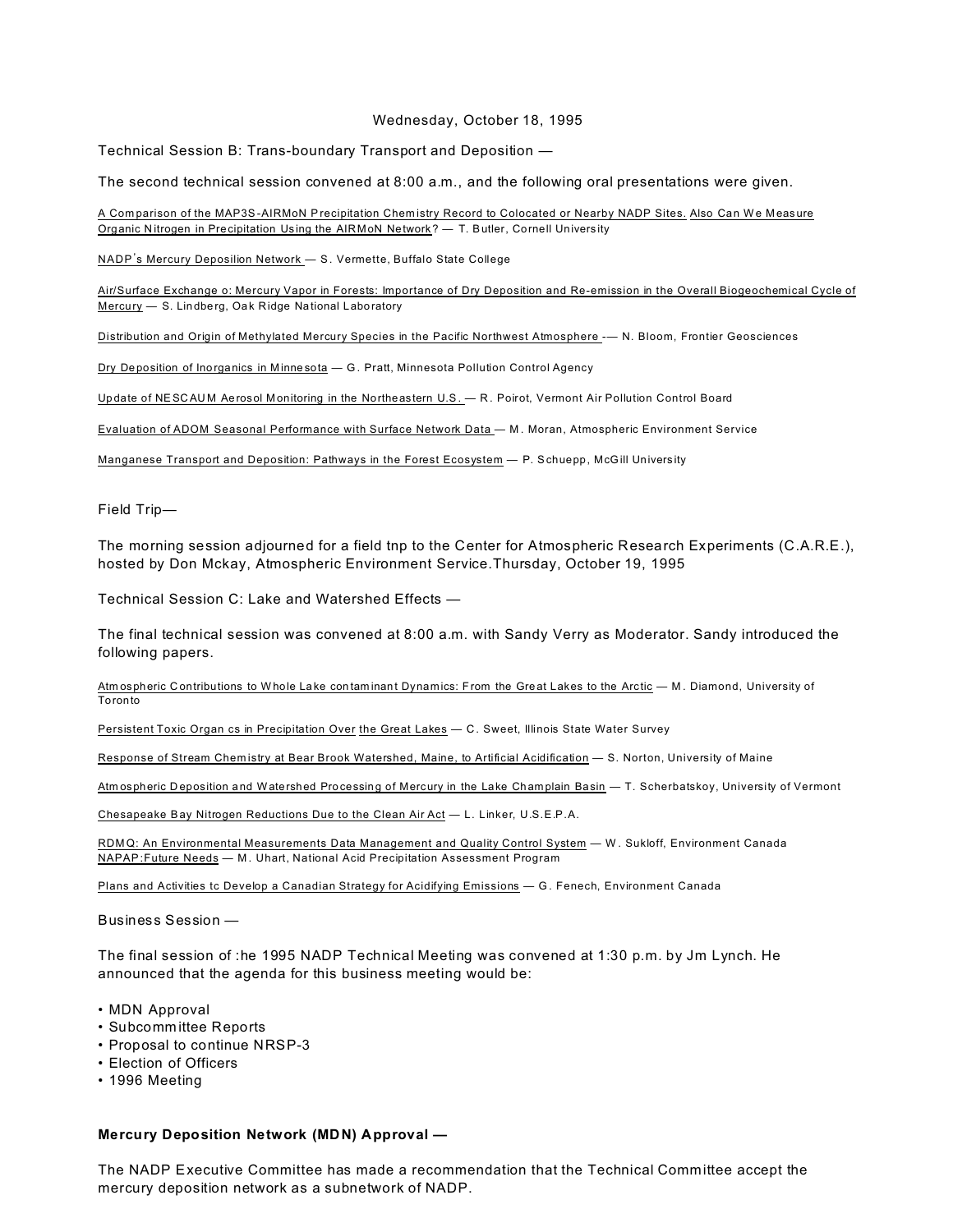**Motion**: That the Technical Committee formally accept the MDN as a subnetwork within NADP was made, seconded and carried.

### **Subcommittee Reports — Environmental Effect —**

Dan Orr reported on subcommittee discussions.

• Future Assessment.; (1996 - 2000) — An integrated ecosystem "risk assessment' approach is advocated.

- Assessment efforts should concentrate on ecoregions or vegetation zones
- Improve knowledge of ranges between deposition effects
- CM reductions effectiveness of emissions trading
- Need to determine value of NADP deposition data in environmental management issues.
	- Survey clients :o identify programmatic issues and data needs and possible applications
		- Creation of two-level brochures science and lay
		- Highlight an example of NADP data use on the Home Page
- Whether or not NADP should adopt a position on an acid deposition standard
	- NADP's role must be to provide information and maintain neutrality.
- Toxic organics deposition, as suggested by Clyde Sweet Uncertain as to whether the proposed list might meet agency needs
- The subcommittee suggests that reference be made to the study by Julian Chazin and agencies be polled about their needs
- Also recommend that Clyde Sweet attempt to find other advocates
- Mercury
	- Gather site information history to assist deposition information, particularly local sources
	- Encourage further work on the mobilization of mercury
	- Officers for 1 995-96 Chair - Dan Orr Vice Chair - Vacant

**Motion:** That the report be accepted was made, seconded and carried.

There was general discussion regarding the time involved with putting together any type of informational brochure.

### **Data Management Subcommittee —**

Mary Ann Allan reported and noted that they were primarily information items. At the joint meeting of Network Operations and Data Management, they discussed:

- Dropping WA, DA and T samples
- Two week sampling

The Network Operations Subcommittee report will cover these items.

Data Management also discussed:

- Bias correction
- Coordination Office audit
- AIRMoN and MDN data and where it stands

• What about organics. Felt more should be done and that there should be more investigation to find out who else is out there.

• Officers for 1995-96 —

Chair — Mary Ann Allan Vice Chair — Luther Smith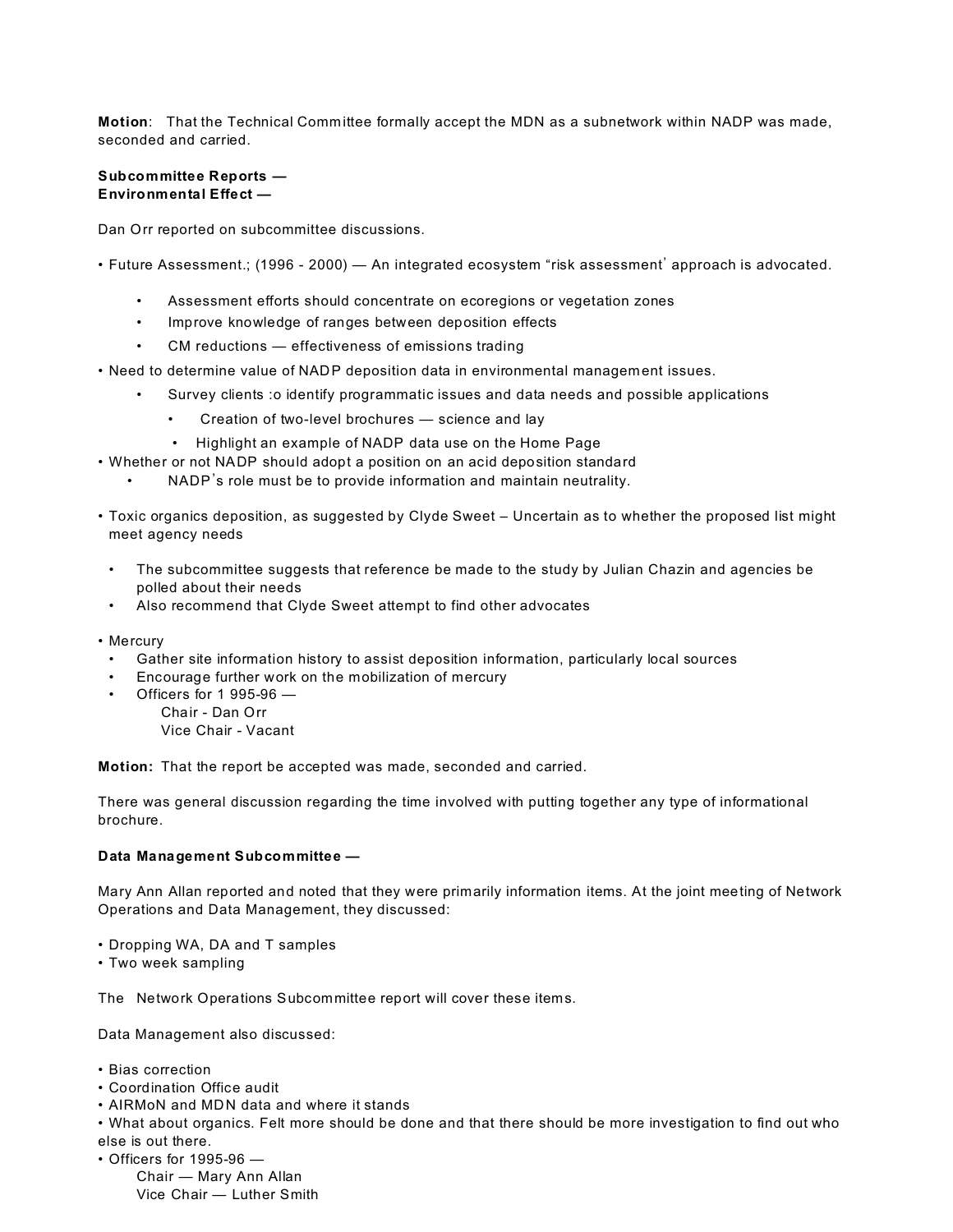Secretary— Mark Wotawa (Note:Mark has subsequently accepted position in Arizona and resigned as subcommittee secretary.)

**Motion:** That the report be accepted was made seconded and carried.

# **Network Operations Subcommittee —**

Mark Nilles reported on the following items.

• A joint session with Data Management considered the impact of dropping low volume sample analysis. They believe WA and DA analysis must be retained in some form even though the Executive Committee voted in June to drop these analyses as a budget consideration. There is a slight systematic bias introduced by that change. The subcommittees are not looking at any other influences, only the impact on the data base. The Executive Committee has not agreed to recant their decision, but an *ad hoc* committee composed of Richard Flagler, Van Bowersox, Paul Kapinos and Mark Nilles will revisit the question and make a decision prior to January 1.

The Network Operations Subcommittee agenda contained 17 or 18 items, most of which were bookkeeping, final status or summary reports. Agenda items also included

- New contractor for the raingage refurbishment program. This is the same contractor that was in place during previous discussions by NADP/NTN.
- Manuals— Print 3-hole punched copies of the unrevised site operations manual and distribute on an annual basis until the revised manual is completed.
- Officers for 1995-98 Chair — Kenni James Vice Chair —. John Gordon Secretary — Sandy Pletschet
- Archived samples policy of subsampling samples in the field prior to being shipped to the lab. A policy is now in place that allows the Coordination Office to approve such subsampling. The issue is whether this policy should be published. A draft letter informing all sites and querying them regarding any subsampling they are doing will be brought to the spring meeting. This letter will also be reviewed by Paul Kapinos, Richard Flagler and the CAL prior to any distribution.

**Motion:** To accept the report was made, seconded and carried.

# **AIRMoN Subcommittee —**

Jane Rothert noted that the subcommittee had a discussion meeting only. They discussed:

- Electronic Field Operation Forms
- Screening codes
- "Q" rating codes. Comparison of MAP3S data
- Added "0" to indicate data but no stipulation being made
- "E" for unique data, i.e. long time before analysis; sequestered
- Added a lab code to the data base indicating AIRMoN analyzed by separate labs.
- Data dissemination by the World Wide Web.
- By site.
- By all sites.

# **Mercury Advocates —**

Steve Vermette expressed appreciation to the *ad hoc* committee members. Mercury Deposition Network affairs will be looked after by the existing subcommittee structure. Molly Welker will be their contact. However, they will retain the *ad hoc* committee for mercury-specific issues. The advocates held an evening meeting and discussed current issues and the change to official NADP status.

- Sandy Verry will be sending a letter to existing and proposed sites informing them of the action taken at the Technical Meeting, that an RFP is out, and a formal letter of invitation will be out in December.
- Site visitations will be started as soon as possible.
- Molly Welker will participate in the Interim meetings.
- A Mercury Deposition Network Web page will be developed.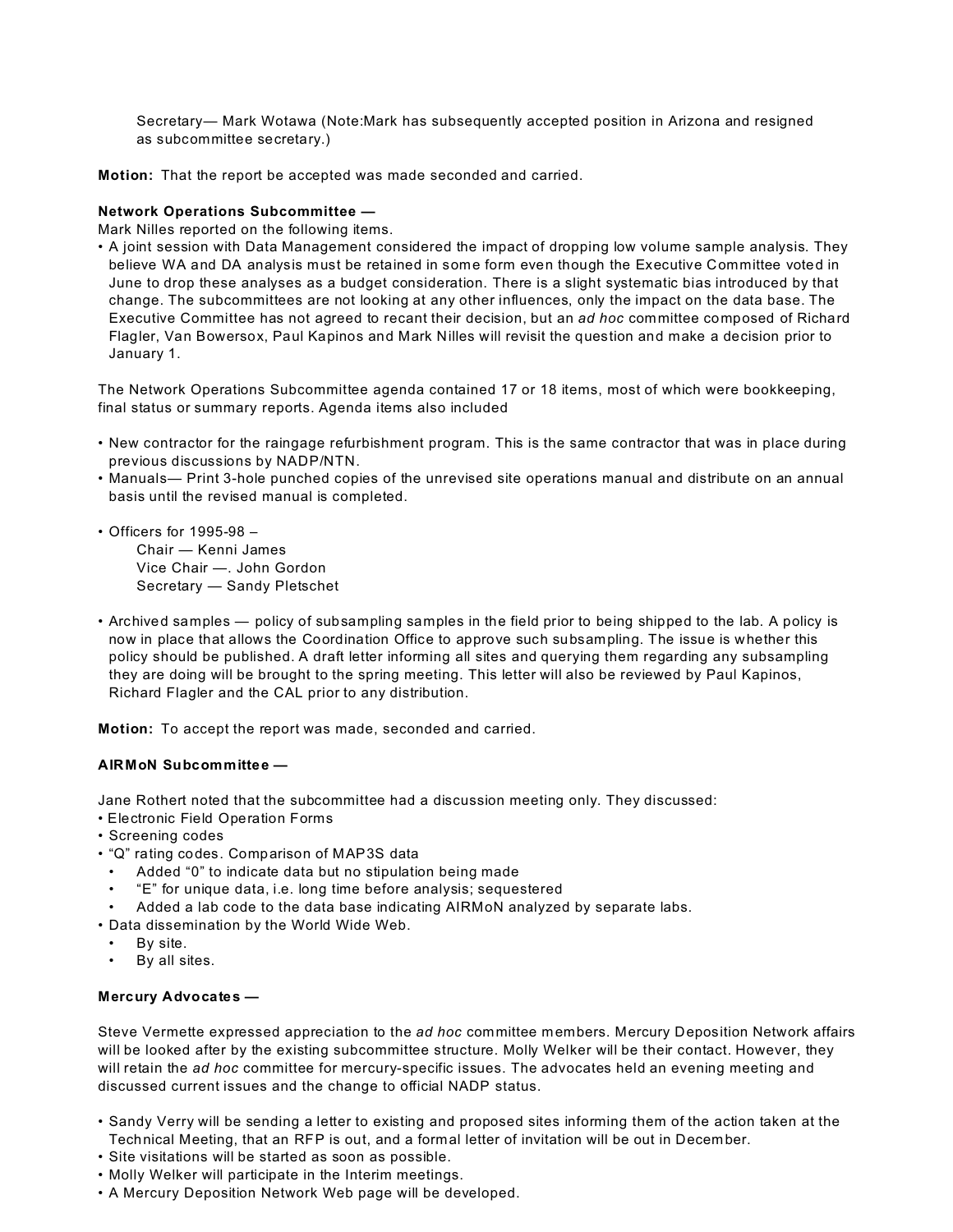# **Proposal for Continuation of NRSP-3 —**

In 1977, NADP was approved as State Agricultural Experiment Station Project NC-141. In 1982, it was renewed for a second five-year period as lR-7, renewed again in 1987, and in 1992, it became NRSP-3. Now the process of putting together a renewal proposal for the next five-year period must begin.

Bill Brown, Administrative Advisor for the Southern Region, wrote two suggested time tracks for preparation and approval of the next five-year NRSP-3 proposal by the Committee of Nine. The Executive Committee opted for the track shown below.

- January February 1996 Appoint writing com mittee consisting of Jim Lynch, Rich Grant, and Richard Flagler.
- May 1996 Draft objectives for review and comment by Executive Committee.
- Summer 1996 Writing of draft proposal.
- October 1996 Draft Proposal for review and comments to Technical Committee.
- November and December 1996 Proposal finalized.
- January, February, March, April 1997 Distributed and presented to regional AES meetings for approval.
- May 1997 Committee of Nine approval

All suggestions and comments should be sent to Jini Lynch. Jack Barnes and Paul Kapinos should also be kept informed of progress.

The implications of the proposal not being approved were discussed. This would not necessarily mean the death of NADP. The project could possibly revert to a regional project. Subnetwork objectives will be a component of the renewal proposal. This is an opportunity to recreate NADP into a broader framework than it presently is.

### **Review of NRSP-3 —**

Jack Barnes com mented that he plans not to pursue a formal review for the time being . When the proposal is developed, the need for a future assessment and the framework for accomplishing such a review will be addressed.

### 1996 Meeting —

The theme for the meeting will be "New Directions — The Role of Atmospheric Chemistry in Environmental Issues." Possible topics will include:

- 1. Aquatics
- 2. Terrestrial
- 3. Natural systems
- 4. Federal land management agencies; ecosystem management
- 5. Regulatory categories; emissions trading
- 6. Human health

Suggested locations were Seattle, Portland, Charleston and Williamsburg. (Note: meeting is scheduled for the week of October 21st in Williamsburg.)

### **Election of Officers —**

Paul Kapinos reported for the nominating committee. They recommended Stephen Vermette for the position of Secretary of the NADP Technical Comm ittee. In keeping with established policy, Steve would then rotate into the Chair. There were no nominations from the floor and Steve Vermette was unanimously elected. 1995-96 Technical Committee Officers are: (complete list attached)

Chair - Rich Grant Vice Chair - Stan Coloff Secretary - Steve Vermette

### **Closing —**

Jim Lynch passed the gavel to incoming chair, Rich Grant, and the 1995 NADP Technical Meeting was adjourned.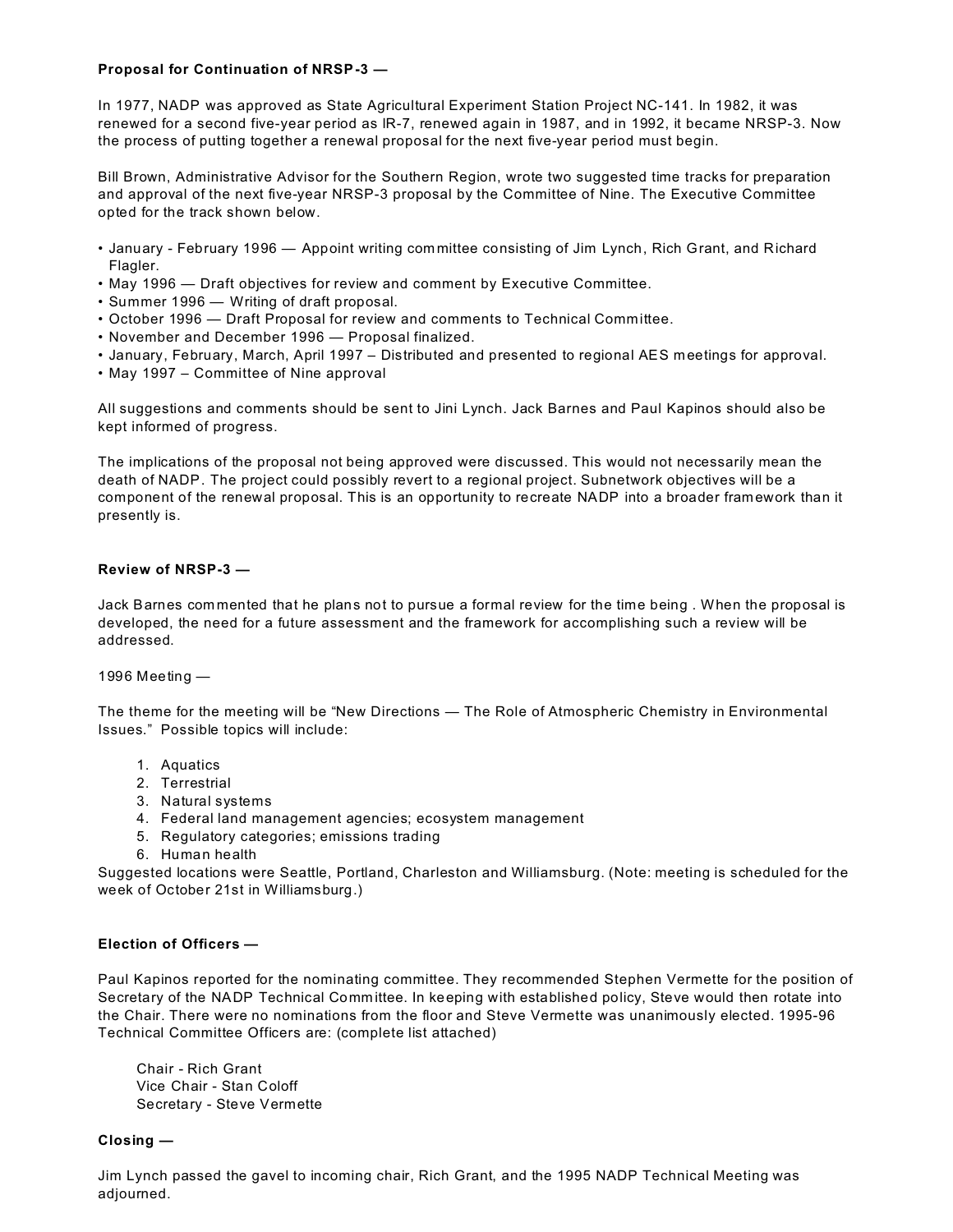# Participant List

| <b>Name</b>            | <b>Affiliation</b>                              |
|------------------------|-------------------------------------------------|
| Dave Albin             | <b>Environment New Brunswick</b>                |
| Mary Ann Allan         | Electric Power Research Institute               |
| <b>Richard Artz</b>    | NOAA Air Resources Laboratory                   |
| Linda Bandhauer        | <b>NADP/NTN Coordination Office</b>             |
| John Barnes            | USDA, CSREES, PAPPP                             |
| Dave Bigelow           | <b>NADP/NTN Coordination Office</b>             |
| Nicolas Bloom          | <b>Frontier Geosciences Inc.</b>                |
| Van Bowersox           | Illinois State Water Survey                     |
| <b>Bill Brown</b>      | Louisiana Agricultural Experiment Station       |
| <b>Tom Butler</b>      | <b>Cornell University</b>                       |
| <b>Richard Cline</b>   | <b>USDA Forest Service</b>                      |
| Stan Coloff            | <b>USGS - National Biological Service</b>       |
| Dagmar Cronn           | University of Maine                             |
| Claude Davis           | <b>Bovar-Concord Environmental</b>              |
| Miriam Diamond         | University of Toronto                           |
| Peter Dillon           | Ontario Ministry of the Environment             |
| <b>Scott Dossett</b>   | Illinois State Water Survey                     |
| Cary Eaton             | Research Triangle Institute                     |
| <b>Guy Fenech</b>      | Environment Canada                              |
| <b>Richard Flagler</b> | <b>NADP/NTN Coordination Office</b>             |
| Joel Frisch            | <b>US Geological Survey</b>                     |
| <b>Bob Gilpin</b>      | <b>NADP/NTN Coordination Office</b>             |
| John Gordon            | <b>US Geological Survey</b>                     |
| <b>Rich Grant</b>      | <b>Purdue University</b>                        |
| Kenni James            | Illinois State Water Survey                     |
| Paul Kapinos           | <b>US Geological Survey</b>                     |
| Nancy Lance            | <b>Environment Canada</b>                       |
| Douglas Lantagne       | Michigan State University                       |
| Charles Laughlin       | <b>Colorado Agricultural Experiment Station</b> |
| Gary Lear              | <b>NADP/NTN Coordination Office</b>             |
| Zhiqing Lin            | <b>McGill University</b>                        |
| Steven Lindberg        | <b>US Environmental Protection Agency</b>       |
| Lewis Linker           | US Environmental Protection Agency              |